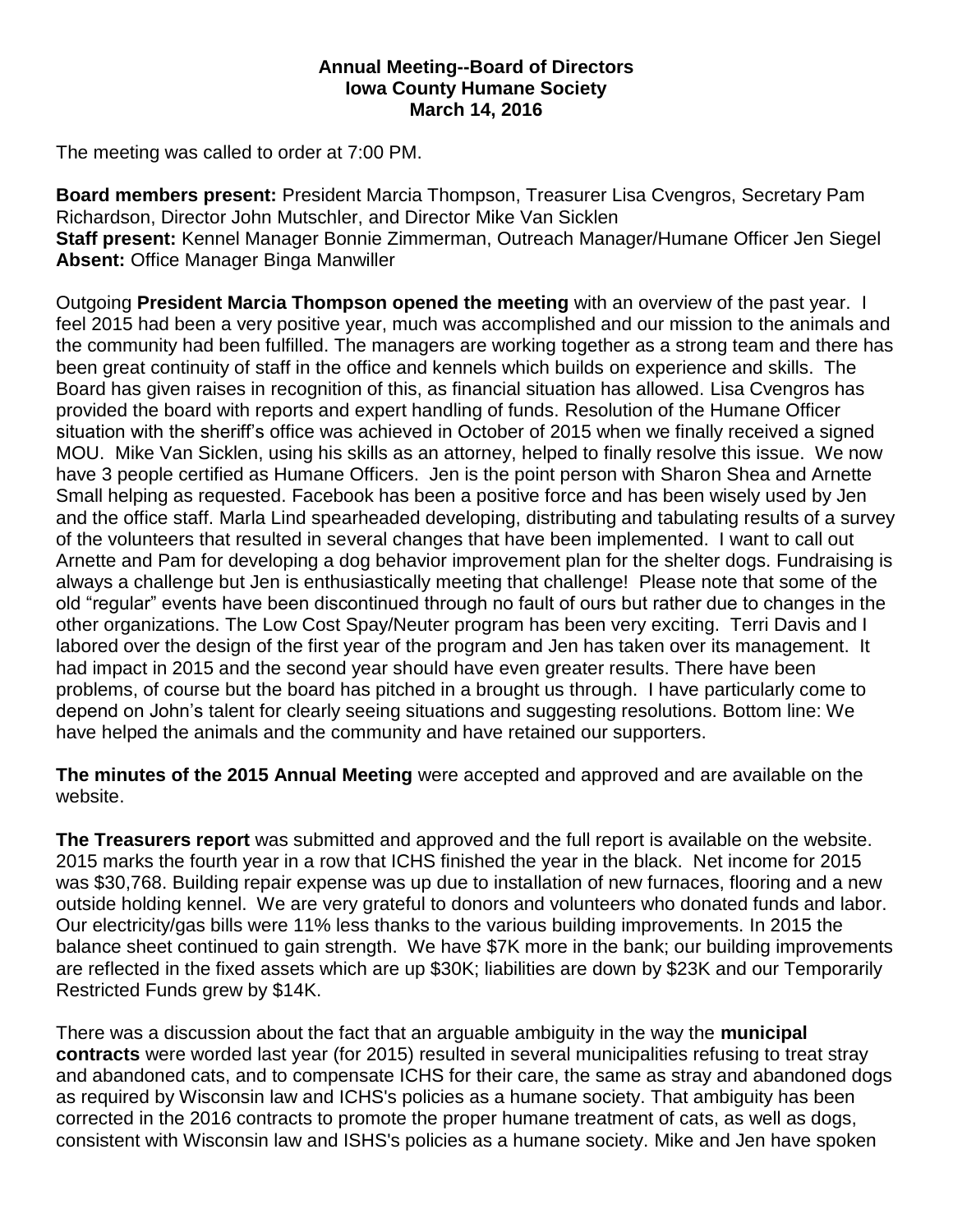at the Wisconsin Towns Association meeting to explain the contracts and answer any questions and concerns for the municipalities.

ICHS continues to explore the possibility of getting our funding directly from the County rather than the individual municipalities. This is done in Dane County and other counties in the state and simplifies this issue both for the municipalities and ICHS. Jen and Mike will approach the new Iowa County Board after the elections in April.

**The Kennel Managers repor**t was accepted and approved. In 2015 there were 289 cats incoming. 188 were adopted, 63 went to rescue, 11 were euthanized and 4 died. There were 36 cats in foster care. In 2015 there were 138 dogs incoming. 84 were adopted, 44 were reclaimed, 6 went to rescue, and 4 were euthanized. There were 12 dogs in foster care. There was a question from the floor about the reasons for the euthanasia of the 4 dogs. Bonnie did not have that information available at the meeting but stated that she would check her records and make it available to anyone who wanted to contact her at her office.

**Office Manager Report:** Binga Manwiller has been made Office Manager.

**Outreach/Fundraising/Humane Officer report** was submitted and approved. The 2015 fundraising events were successful and included the October Match Campaign which raised \$10,000. In addition to fundraising, Jen implemented a regular email newsletter to improve communication with our supporters and keep them informed of upcoming events. Increased use of social media has boosted our outreach and we went from around 3,000 Facebook followers to almost 5,000. Education programs have been increased with emphasis on local youth groups. The programs include a Dog Bite Prevention program which is funded by a grant from the Community Foundation of Southern Wisconsin. We are featured on NBC channel 15 Morning News every 6 weeks with the Pet of the Week segment. In addition they did a feature story on the shelter in September. Jen has represented the shelter at many public events, including municipality board meetings and was a guest speaker at the Kiwanis Club. Upcoming events include the Annual Garage Sale, Plant sale and a second Paint Your Pet night. A question was raised as to the breakdown of Jen's time spent between fundraising/outreach and her Humane Officer duties. This has not been recorded in the past but Jen will be tracking this for 2016.

## **Committee Reports**

**Building and Grounds:** Two new furnaces, air conditioners and the associated duct work were installed in April. A third furnace for the training room was installed in February and the air conditioner for that space is currently being installed. New flooring, baseboards and painting greatly improved the look of the office area. Generous donors were responsible for most of these improvements and ICHS is very grateful. The relocation of outdoor kennels to the south and east of the building was completed. Conditional use requirements were met and the dogs can now enjoy the weather in safety. There was a 3 day work session in the summer that filled a 20 yard dumpster with unneeded materials and trash. A meeting was held in January to develop a master plan for the B&G committee. Current priorities include a new roof, exterior egress lights and determining and improving the air quality in the building. Bids for the new roof are being solicited. The project to clean and organize the storage room is ongoing.

**Personnel Committee:** Jen Siegel was hired as Outreach Manager in May. Jen, Sharon Shea and Arnette Small all completed the Humane Officer training in September. Jen is the point person with Sharon and Arnette assisting as required. Binga Manwiller's job description has been changed to Office Manager and her duties will now include volunteer orientation and training.